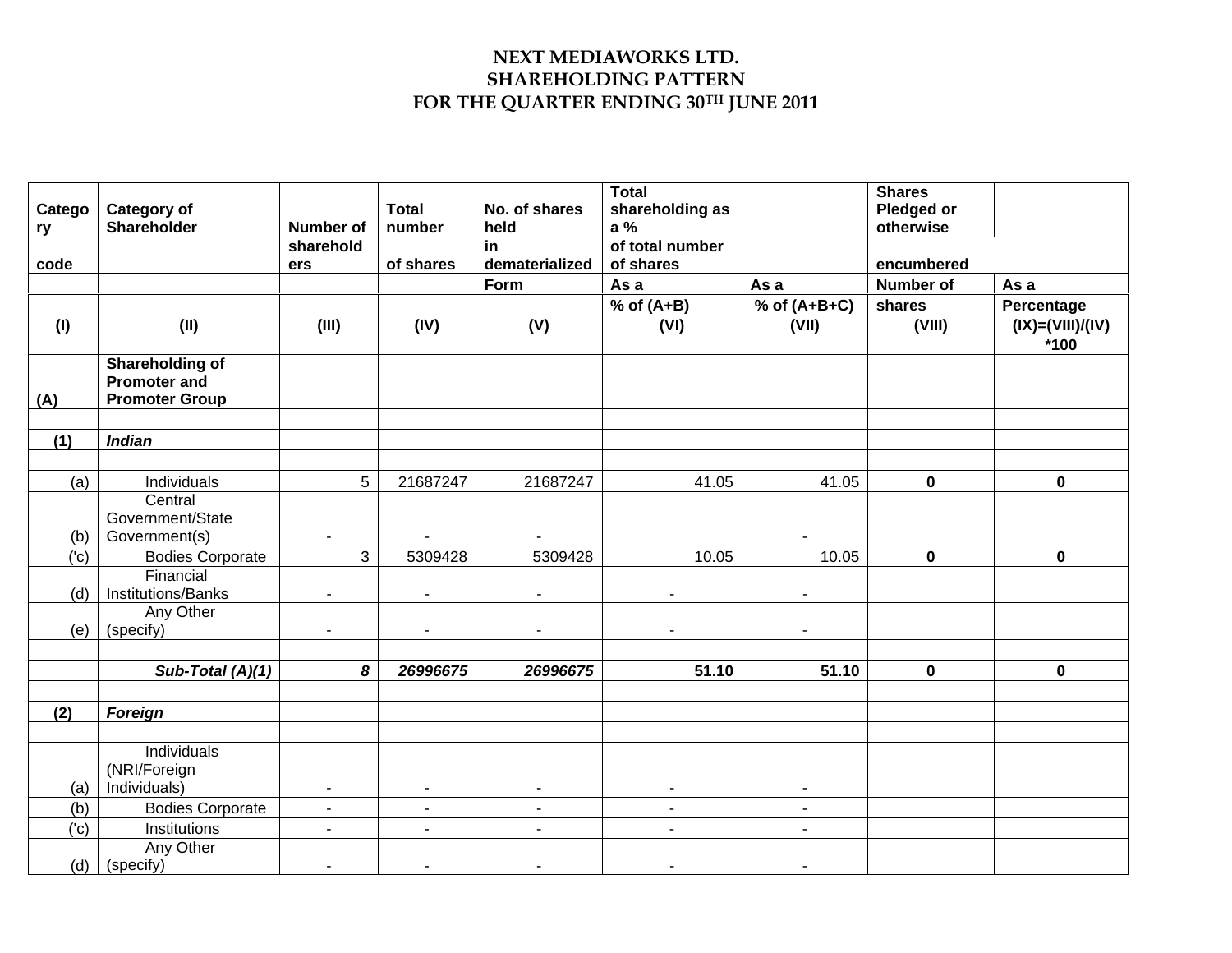|      | Sub-Total (A)(2)                                                       | 0              | 0           | 0        | 0.00  | 0.00  | $\mathbf 0$ | $\mathbf 0$ |
|------|------------------------------------------------------------------------|----------------|-------------|----------|-------|-------|-------------|-------------|
|      |                                                                        |                |             |          |       |       |             |             |
|      | <b>Total Shareholding of</b><br><b>Promoter and</b><br><b>Promoter</b> | 8              | 26996675    | 26996675 | 51.10 | 51.10 | 0           | $\mathbf 0$ |
|      | Group<br>$(A)=(A)(1)+(A)(2)$                                           |                |             |          |       |       |             |             |
|      |                                                                        |                |             |          |       |       |             |             |
| (B)  | <b>Public shareholding</b>                                             |                |             |          |       |       |             |             |
| (1)  | <b>Institutions</b>                                                    |                |             |          |       |       |             |             |
|      |                                                                        |                |             |          |       |       |             |             |
| (a)  | Mutual Funds/UTI                                                       | $\overline{2}$ | 542705      | 542705   | 1.03  | 1.03  |             |             |
|      | Financial                                                              |                |             |          |       |       |             |             |
| (b)  | Institutions/Banks                                                     | $\mathbf 1$    | 35000       | 35000    | 0.07  | 0.07  |             |             |
|      | Central<br>Government/State                                            |                |             |          |       |       |             |             |
| ('c) | Government(s)                                                          |                |             |          |       |       |             |             |
|      | Venture Capital                                                        |                |             |          |       |       |             |             |
| (d)  | Funds                                                                  |                |             |          |       |       |             |             |
|      | Insurance                                                              |                |             |          |       |       |             |             |
| (e)  | Companies                                                              | $\pmb{0}$      | $\mathbf 0$ | 0        | 0.00  | 0.00  |             |             |
| (f)  | Foreign<br>Institutional Investors                                     | 3              | 1822664     | 1822664  | 3.45  | 3.45  |             |             |
|      | Foreign Venture                                                        |                |             |          |       |       |             |             |
| (q)  | Capital Investors                                                      |                |             |          |       |       |             |             |
|      | Any Other                                                              |                |             |          |       |       |             |             |
| (h)  | (specify)                                                              | $\blacksquare$ | ÷.          |          |       |       |             |             |
|      | Sub-Total (B)(1)                                                       | 6              | 2400369     | 2400369  | 4.54  | 4.54  | $\mathbf 0$ | $\mathbf 0$ |
|      |                                                                        |                |             |          |       |       |             |             |
| (2)  | <b>Non-institutions</b>                                                |                |             |          |       |       |             |             |
|      |                                                                        |                |             |          |       |       |             |             |
| (a)  | <b>Bodies Corporate</b>                                                | 482            | 8656738     | 8656737  | 16.38 | 16.38 |             |             |
| (b)  | Individuals -                                                          |                |             |          |       |       |             |             |
|      | Individual<br>shareholders<br>holding                                  | 21848          | 8483776     | 8481847  | 16.06 | 16.05 |             |             |